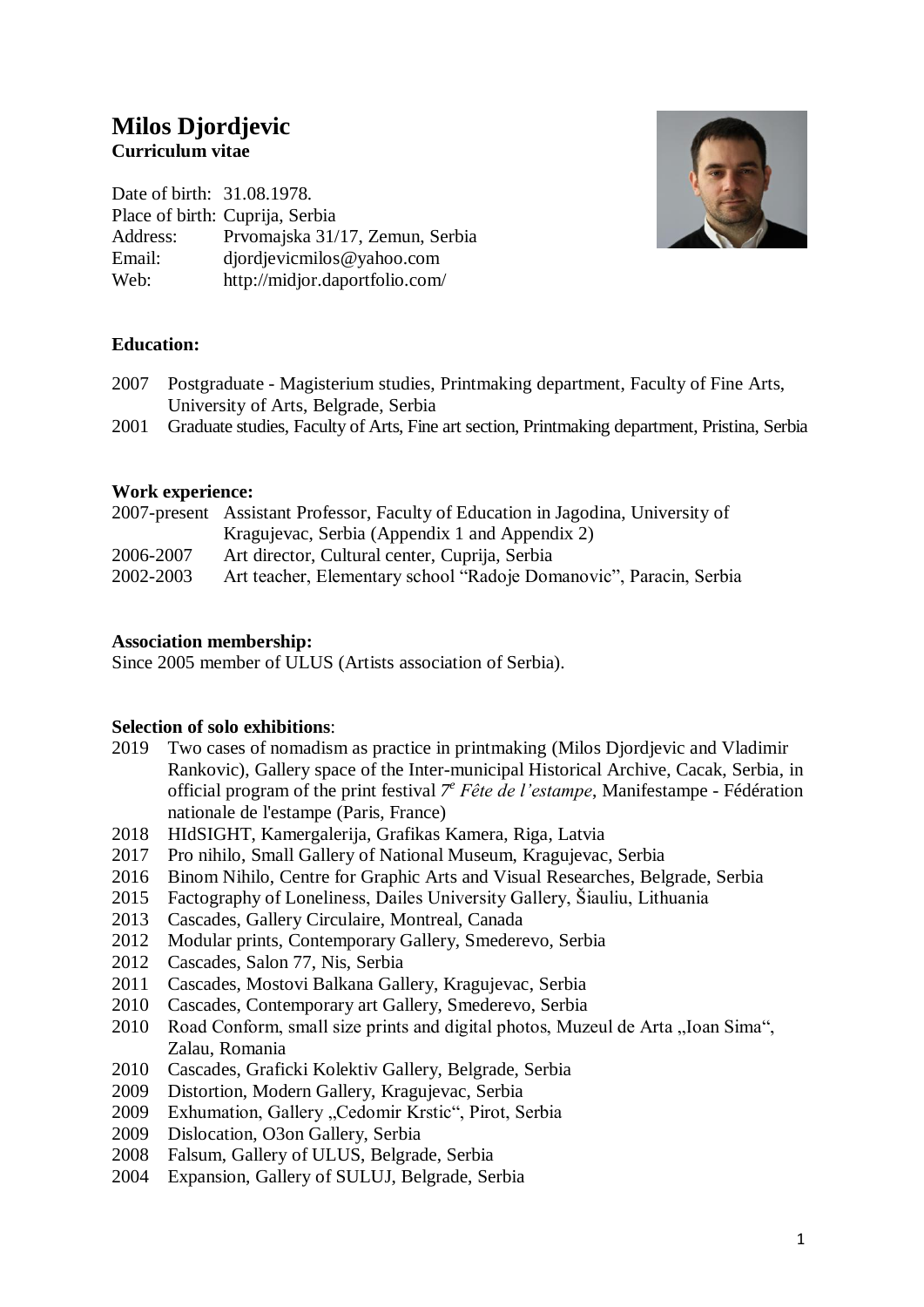#### **Selection of group exhibitions:**

- 2019 "Lost Nature" mail art-themed group exhibition, Görüntü Arts Gallery, Adana, **Turkey**
- 2019 Di Carta / Papermade, 4<sup>th</sup> Edition International Biennial Papermade Art Work Exhibition, Palazzo Fogazzaro, Schio, Italy, 2019.
- 2019 XIV International Biennial Engraving Exhibition Premio Acqui 2019, The Museum of Engraving, Acqui Terme, Italia
- 2018 International Biennial of Miniature Art, Faculty of Arts and Design, Timisoara, Romania
- 2018 3rd Jogja International Miniprint Biennale (JIMB), Museum Dan Tanah Liat, Yogyakarta, Indonesia
- 2018 1000 PRINTS 3!, The Blue House Gallery, Dayton, USA
- 2018 9th Rokycany Biennial Exhibition of Graphic Art, Dr. Bohuslav Horák Museum, Rokycany, Czech Republic
- 2018 Mini Print Biennial The Sea and the Lighthouses, Faro Cabo Mayor Art Center Eduardo Sanz Collection, Santander, Spain
- 2018 Тhe Nine Biennial of Small Forms, Iliya Beshkov Art Gallery, Pleven, Bulgaria
- 2018 Intercontinental Biennial of Small Graphics "Inter-Art", The "Liviu Rebreanu" Cultural Center, Aiud, Romaina
- 2018 First International Art Biennial of Works on Paper ARTiJA, City Gallery Mostovi Balkana, Kragujevac, Serbia
- 2018 Sirdslieta, Mini-print exhibition, Society of Graphics, Local History Museum of Kekava, Latvia
- 2018 International Afro-Eurasian Research Congress Exhibition, Yunus Emre Institut Budapest, Hungary
- 2018 Belt and Road, Central and Eastern European Countries Art Exhibition of Print and Engraving, Ningbo Museum of Art, China, 2018.
- 2018 Contemporary Serbian Printmaking Art, Gallery of the Academy of Sciences and Arts of Republic of Srpska, Banja Luka, Republic of Srpska
- 2017 Jamais vu: un e evanouissement, еxposition collective du groupe С-4, Centre culturel de la Serbie à Paris, France
- 2016 Enter into Art project, Cultural Center House Eberhard, Diez, Germany
- 2016 International Exhibition of Contemporary Printmaking, Isla Center for the Arts, University of Guam, USA
- 2016 Enter into Art project, Municipal Museum Günter Leifheit House, Nassau, Germany
- 2015 Enter into Art project, miniprint and mixed media exhibition, Cultural Center Köln-Mülheim, Germany
- 2015 The Royal Academy Summer Exhibition, Burlington House, London, England
- 2015 Asian Highway Exhibition, SeokDang Museum of Art
- 2014 Parker Harris International Print Biennale 2014, Hatton Gallery, Newcastle, UK
- 2014 BIPB Bucharest International Print Biennale, Bucharest, Romania
- 2014 7th International Print Art Triennial, Gallery of the UBA, Sofia, Bulgaria
- 2014 Apothecary notes, Mark Rothko Art Centre, Daugavpils, Latvia
- 2013 Interruption: The 30th Ljubljana Biennial of Graphic Arts, MGLC & Moderna Gallery, Ljubljana, Slovenia
- 2013 Wavy banners, Cultural festival The Wave, The Association ET4U, Denmark.
- 2013 Graphically Extended, Horst-Janssen-Museum, Oldenburg, Germany (part of the International Print Network program initiated by Krakow Triennial)
- 2013 XI International Biennial Dry Point Uzice, City gallery, Uzice, Serbia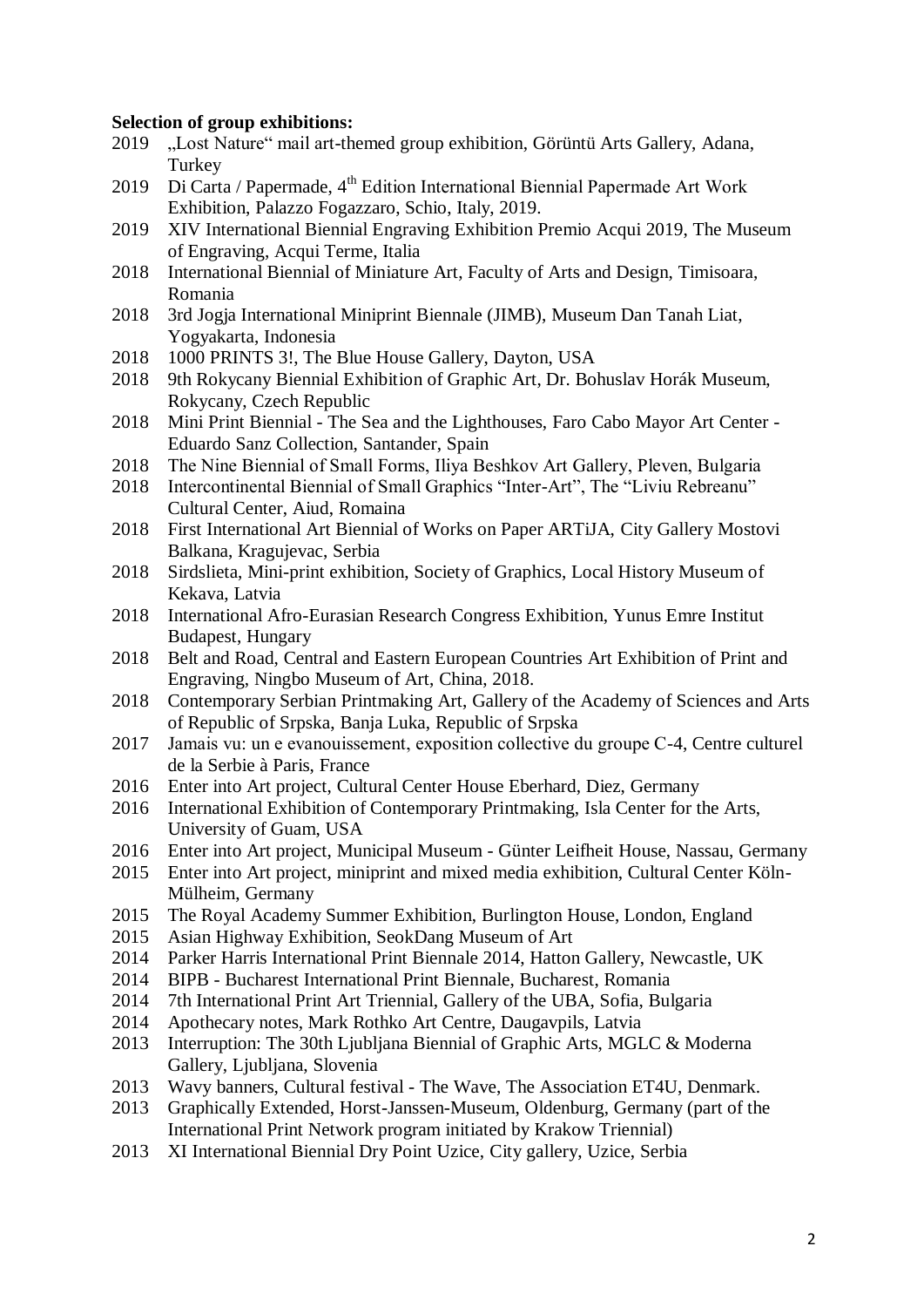- 2013 Impact 8 International Printmaking Conference: Borders and Crossings the artist as explorer, Dundee, Scotland - exhibition & presentation as part of conference venues Where is printmaking? In Search of New Meanings, The Contemporary Art Gallery, Opole, Poland
- 2012 VI International Printmaking Biennial of Douro, Alijo, Portugal
- 2012 SERBISK GRAFIK ATTACK, Fullersta bio konsthall, Stockholm, Sweden
- 2012 International Print Exhibition Graphic Borders, Shumen Society of Artists, Public Library "Stilian Chilingirov", Shumen, Bulgaria
- 2012 II International Graphics Biennial, Art Gallery of the Székely National Museum, Romania
- 2012 14th International Small Engraving Salon, Florean Museum, Maramures, Romania
- 2012 First International Biennial of Small graphic forms, Galley of contemporary art, Nis, Serbia
- 2012 May Exhibition of the Print Art, Graficki Kolektiv Gallery, Belgrade, Serbia
- 2011 2nd IMPRINT International Graphic Arts Triennial in Warsaw, Kubicki Arcades, Royal Castle, Warsaw, Poland
- 2011 XIX International Graphic Art Biennial Dry point, Uzice, Serbia
- 2011 An Exchange with Sol LeWitt, Museum of Contemporary Art, Massachusetts, USA
- 2011 18th Sint-Niklaas International Bookplates and Small Printmaking Exhibition, Municipal Museum, Sint-Niklaas, Belgium
- 2011 14th International Exhibition Small Graphic Forms, Municipal Art Gallery, Lodz, Poland
- 2011 III Qijiang International Print Festival, Qijiang, Chongqing, China
- 2011 International Exhibition for Digital and Printmaking, L'Atelier D'Alexandrie, Alexandria, Egypt
- 2011 Reminiscences, Exhibition of drawings, Galley of contemporary art, Nis, Serbia
- 2011 46. Golden pen of Belgrade & 11. International Biennial of Ilustration, Art Pavilion "Cvijeta Zuzoric", Belgrade, Serbia
- 2010 II Penang International Print Exhibition, Penang, Malaysia
- 2010 VIII Printmaking Triennial de Chamalieres, Chamalieres, France
- 2010 European Contemporary Print Triennial 2010, Toulouse, France
- 2010 VIII International Biennial of Contemporary Prints, Liege, Belgium
- 2010 The Americas Biennial Exhibition of Contemporary Prints, University of Iowa, USA
- 2010 VI International Biennial of Miniature Print, Vancouver, Canada
- 2010 VII International Triennial of Small Graphic Forms, Vilnius, Lithuania
- 2010 IX Mini print World art print annual, LESSEDRA Gallery, Sofia, Bulgaria
- 2010 InterArt International Exhibition, The Woodrow Wilson International Center for Scholars, Washington, USA
- 2010 International Biennial of Small Graphics, Cultural Center Liviu Rebreanu, Aiud, Romania
- 2010 5th International Printmaking Biennial of Douro, Douro Museum, Douro, Portugal
- 2010 7th International Triennial of Small Graphic Forms, Arka Art Gallery, Vilnius, Lithuania
- 2010 First International Print Biennial Small Bookplate, Guangzhou, China
- 2010 International Exhibition of Ex Libris and Small Graphics Zalgiris 600, Art Workshop Tadas Vebra, Vilnius, Lithuania
- 2010 9th Lessedra World Art Print Annual, Lessedra Gallery, Sofia, Bulgaria
- 2010 5th Rokycany Biennial in Graphic Arts, The Museum of Dr. Bohuslav Horák, Rokycany, Czech Republic
- 2010 Ex Libris Exhibition Eros & Thanatos, Jussy, Switzerland
- 2010 Internationale Biennial Art Miniature !BAM, Salle Augustin-Chenier, Ville Mare, Canada
- 2009 PrintZero Studios/Print Exchange, Seattle, USA
- 2008 Freedom and Art Without Borders, United Nations Headquarters, New York, USA
- 2008 XIII International Triennial of Small Graphic Forms, Lodz, Poland
- 2008 Kisgrafika Small Graphic Forms, Budapest, Hungary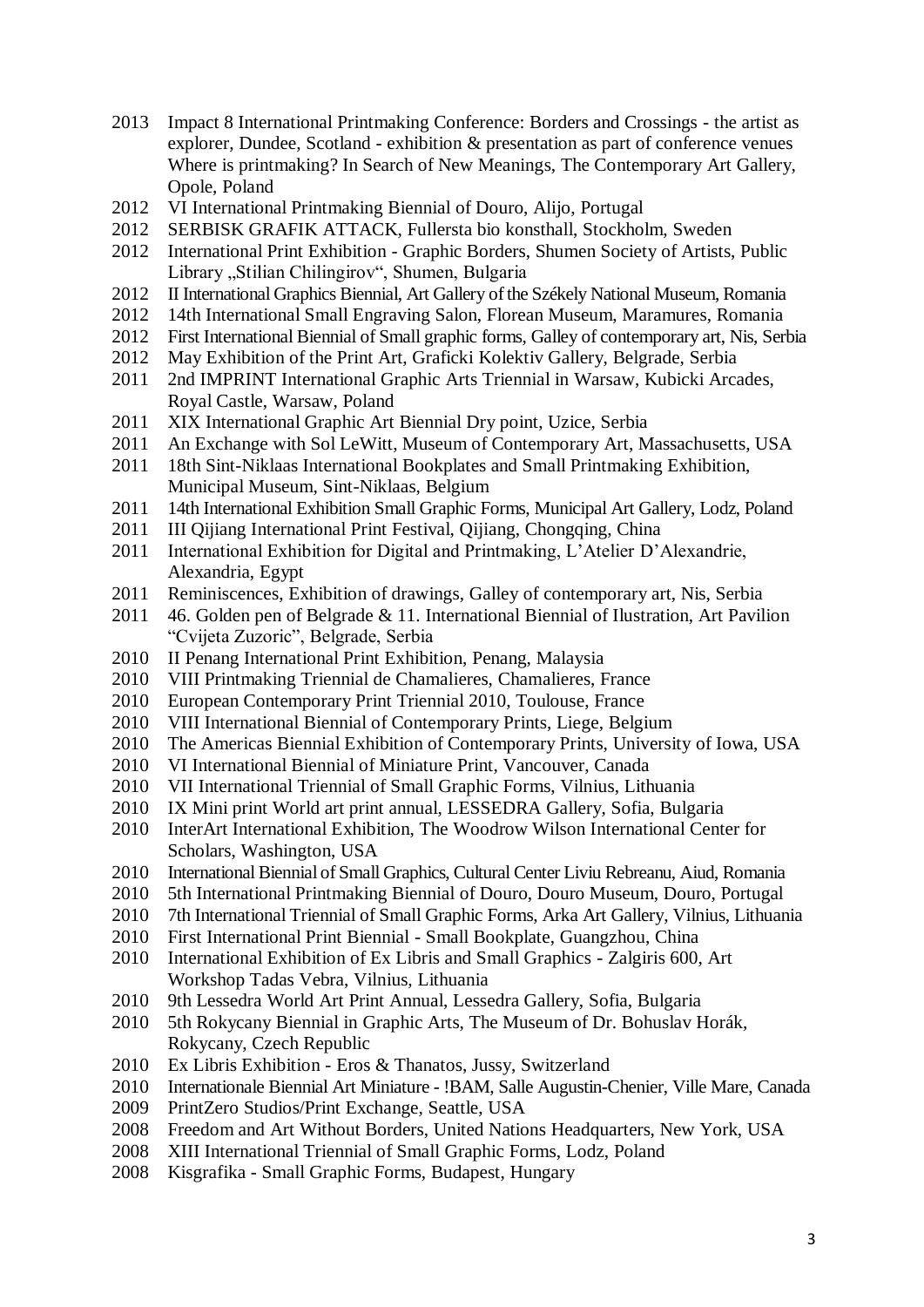- International Exhibition at Woodrow Wilson Center, Washington, USA
- 9th International Small Engraving Salon, Florean Museum, Maramures, Romania
- Print Zero Studio Print Exchange, Seattle, Washington, USA Roennenbaeksholm
- Arts and Culture Centre, Naestved, Denmark
- May Exhibition of the Print Art, Graficki Kolektiv Gallery, Belgrade, Serbia
- Small graphic forms, Graficki Kolektiv Gallery, Belgrade, Serbia
- VIII Belgrade Biennial of Drawings and Small Plastic, Art Pavilion "Cvijeta
- Zuzoric", Belgrade, Serbia
- Annual Spring exhibition of ULUS, Art Pavilion "Cvijeta Zuzorić", Belgrade, Serbia
- Annual Autumn Salon of ULUS, Art Pavilion "Cvijeta Zuzoric", Belgrade, Serbia
- VIII International Graphic Art Biennial Dry point, Uzice, Serbia
- 6th International Small Engraving Salon, Florean Museum, Maramures, Romania
- International Ex Libris Exhibition IX Winter Paralympic Games, University Library, Turin, Italy
- IV BIMPE The Fourth Biennial International Miniature Print Exhibition, New Leaf
- Editions and Dundarave Print Workshop Gallery, Vancouver, Canada
- Internationale Biennial Art Miniature !BAM, Salle Augustin-Chenier, Ville Mare, Canada
- May Exhibition of the Print Art, Graficki Kolektiv Gallery, Belgrade, Serbia
- Method Printmaking, Art Pavilion "Cvijeta Zuzoric", Belgrade, Serbia
- VIII International Biennal of Miniature Art, Cultural Centre, Gornji Milanovac, Serbia
- 15th International Ex Libris Exhibition Words in Images, Sint-Niklaas, Belgium
- II Concorso Internazionale "Ex Libris Comune di Bodio Lomnago" Fiabe e Leggende, Biblioteca Comunale, Bodio Lomnago, Italia
- 3rd International Printmaking Biennial of Douro, Pavilhao dos Desportos, Douro, Portugal
- 5th International Small Engraving Salon, Florean Museum, Maramures, Romania
- 1st International Biennale Exhibition of Ex Libris and Small Graphic Forms Europe in Signs, Collegium Europaeum, Gniezno, Poland
- 5th International Mini Print Biennial, Museum of Art Cluj-Napoca, Romania
- Small graphic forms, Gallery of contemporary art, Nis, Serbia
- VII International Graphic Art Biennial Dry point, Uzice, Serbia
- I International Biennal of Miniature Art, Cultural Centre, Niksic, Montenegro
- Small graphic forms, Graficki Kolektiv Gallery, Belgrade, Serbia
- 43. Belgrade Biennial of Drawings and Small Plastic, Progres Gallery, Belgrade, Serbia

#### **International residencies and symposiums:**

- International Graphic Art camp Sebes, Inter-Art Foundation Aiud and Cultural Center "Lucian Blaga", Sebes, Romania
- 2014 International Residence III Latgale Graphic Art Symposium, Daugavpils, Latvia
- 2013 IMPACT 8 International Printmaking Conference, Duncan of Jordanstone College of Art &Design, Dundee, Scotland, UK
- 2012 Residency at Institut für Alles Mögliche, Berlin, Germany
- International InterArt camp, Aiud, Romania
- 2009 Residency at Cite Internationale des Arts, Paris, France
- International printmaking residency, Cultural Centre, Smederevo, Serbia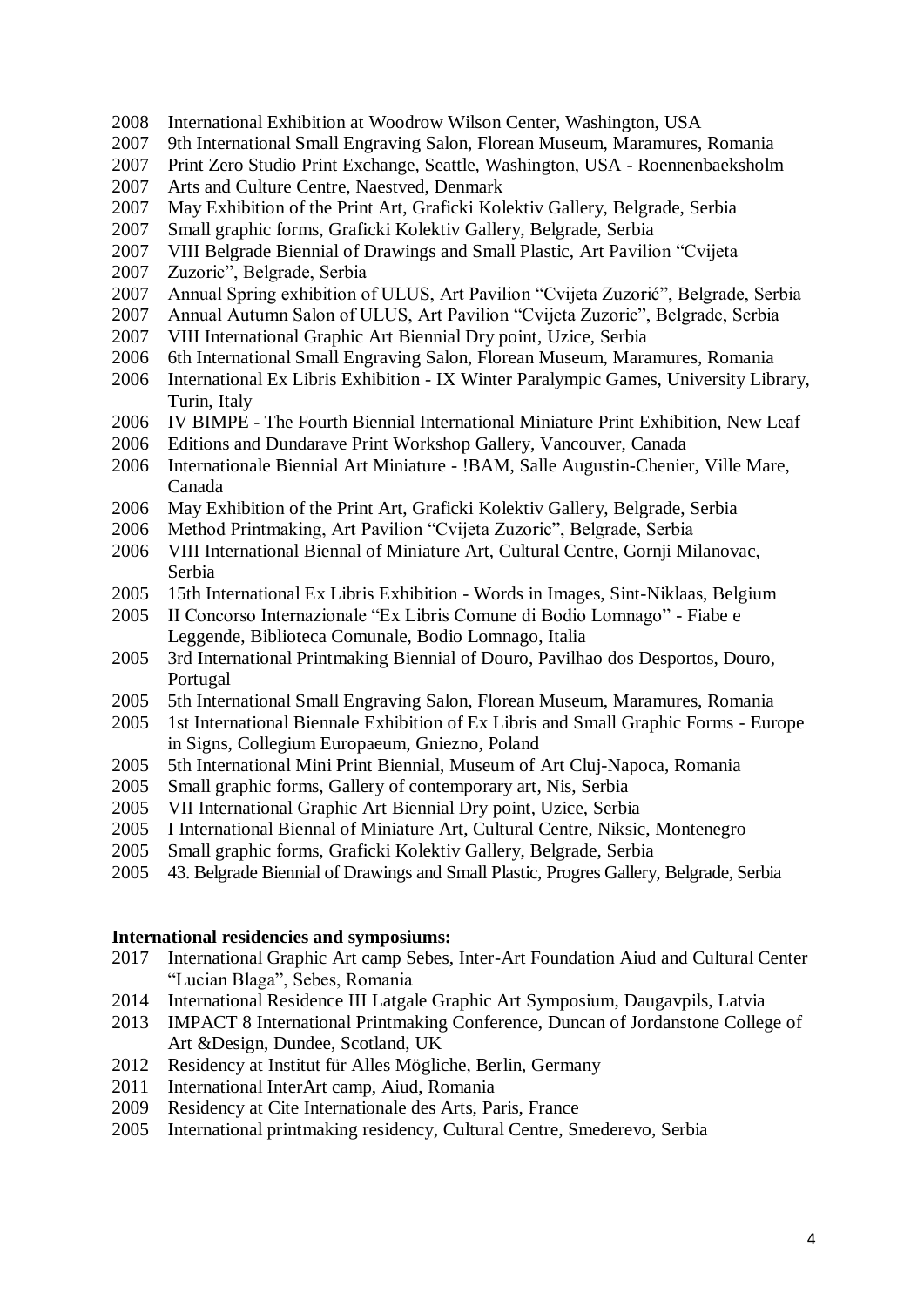#### **Honors and Awards:**

- 2018 Prestige certificate of the 9th Rokycany Biennial of graphic arts, Dr. Bohuslav Horák Museum in Rokycany, Czech Republic
- 2014 Printmaking Today Prize, Public choice at International Print Biennale, Hatton Gallery, Newcastle, England
- 2013 Finalist for Vlada Velickovic Drawing Award, Haos Gallery, Belgrade, Serbia
- 2012 Purhcase at 3<sup>rd</sup> Quijang International Print Invitational Exhibition, Southwest Museum of Art, Chongqing, China
- 2011 Honorary Diploma at 9th International Contemporary Print Biennial "Iosif Iser", Prahova County Art Museum, Ploiesti, Romania
- 2011 Second place, V ExYu regional printmaking contest, Serbia
- 2010 Golden Needle, ULUS State spring exhibition, Belgrade, Serbia
- 2010 Finalist of  $12<sup>th</sup>$  International Small Engraving Salon, Florean Museum, Maramures, Romania
- 2010 Parchemin d'Honneur, 8eme Mondial de l'Estampe et de la Gravure Originale Triennale de Chamalieres, Galerie Municipale d'Art Contemporain, Chamalieres, France
- 2008 Purchase award, Small graphic forms exhibition, Graficki Kolektiv Gallery, Belgrade, Serbia
- 2007 Finalist of at 9<sup>th</sup> International Small Engraving Salon Carbunari, Maramures, Romania
- 2005 Special Award of Faculty of Education at VII International Graphic Art Biennial Dry point, Uzice, Serbia
- 2005 Finalist of 7<sup>th</sup> International Small Engraving Salon Carbunari, Maramures, Romania
- 2005 Special Purchase award, NIS Energogas company, Young artists contest, Belgrade, Serbia
- 2004 Finalist of 6<sup>th</sup> International Small Engraving Salon Carbunari, Maramures, Romania
- 2004 Award of XII State student printmaking biennial, Belgrade, Serbia

#### **Collaborative art projects:**

Art group C-4, (ongoing collaborative project), Jamais vu: un e evanouissement, еxposition collective du groupe С-4, Centre culturel de la Serbie à Paris, France, 2017.

C-4 is artistic platform for social inquiry tending to question various aspects of society without any specific political goal on mind or of any other doctrine. C-4 creates public voice on obvious social, political or economical issues and strives to make consensus on them.

Modular prints (+Ljubomir Vucinic), Contemporary gallery, Zrenjanin, Serbia, 2012.

Two related approaches to printmaking art and to the mediumd, one of LJV as space-free installation and other one of MDJ as interactive installation set in Contemporary gallery in Zrenjanin.

Transfer (+Dragan Prgomelja), Gallery of SULUJ, Belgrade, Serbia, 2011.

Two part exhibition as collaboration between two artists, one based in Hamburg, Germany and other in Belgrade, Serbia.

Correspondence (+Mihailo Stanisavac), Art centre UBSM, Belgrade, Serbia, 2011.

Exhibition is connecting two artists of similar expression in verbal and visual dialogue arranged in narrow Gallery space.

Road confort (+Mira Marincas), Ioan Sima Museum of Art, Zalau, Romania, 2010. Collaborative project between two artists referring to anthropocentric arrogance and strong impact on natural environment.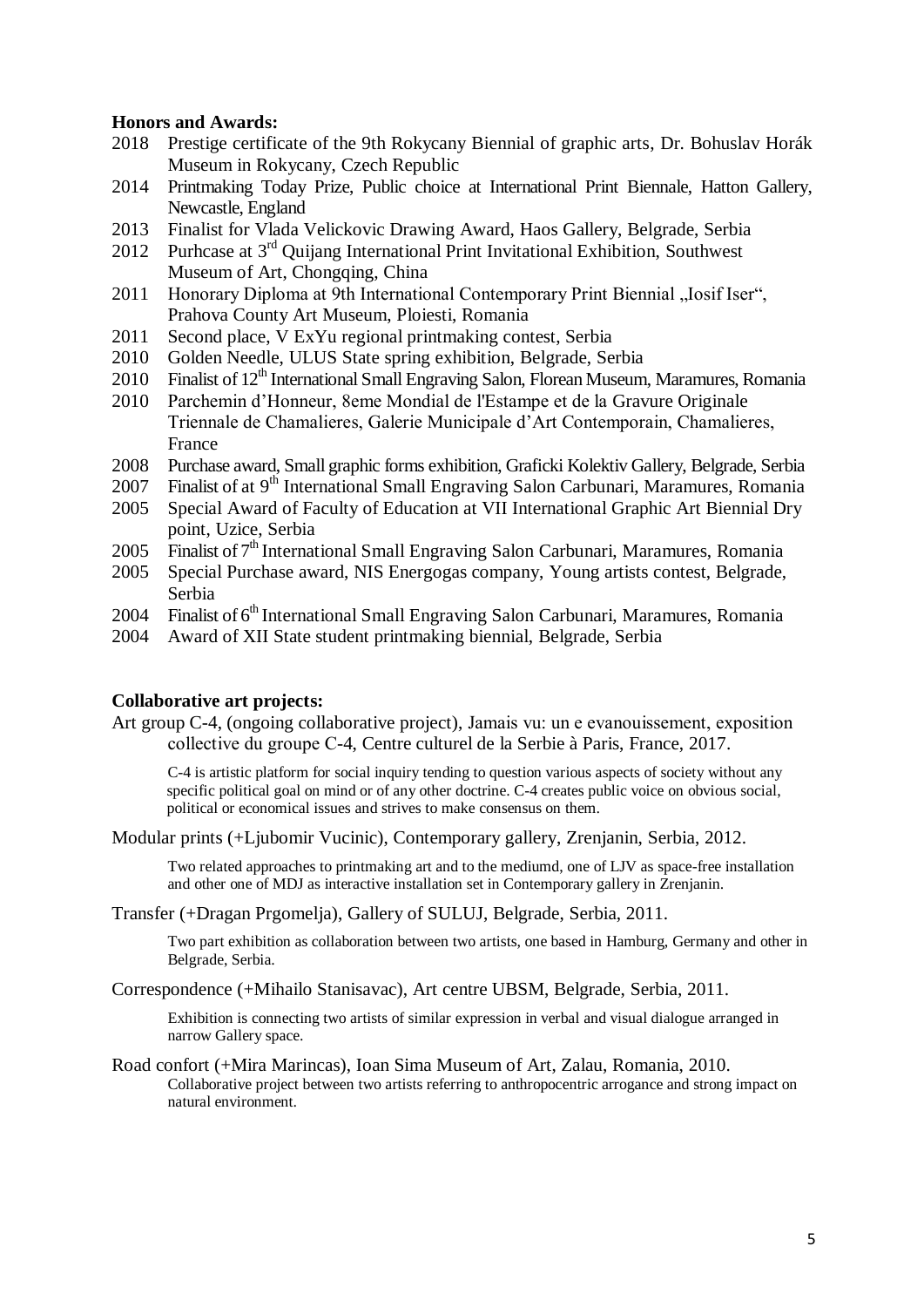### **International jury activities**:

- 1. Member of Academic paper review, III International Printmaking Biennial Cacak, MultioriginalArt Platform, Cacak, Serbia (2018)
- 2. Member of Science and Advisory Board, International Afro-Eurasian Research Congress Exhibition, Budapest, Hungary (2018)
- 3. Member of IMPACT 9 Academic Commission, International Printmaking Conference, China Academy of Arts, Hangzhou, China (2014)
- 4. International Jury, Latgale Graphic symposium, Mark Rothko Art Centre, Daugavpils, Latvia (2015-2018)

### **National jury activities**:

- 1. Jury member at Dusan Matic Tribute Exhibition, City museum, Cuprija, Serbia, 2014
- 2. Jury member at the State Annual Autumn Salon of ULUS, Belgrade, Serbia, 2011
- 3. Head of the Jury at State Student Printmaking Biennial, Belgrade, Serbia, 2010

### **Editorial Board membership:**

Member of Editorial board, Journal of Arts, International Peer-Reviewed and Open Access Electronic Journal, Rating Academy, Canakkale, Turkey

### **Other professional activities**:

- 1. Аrt board member at Belgrade fortress gallery, Belgrade, Serbia, 2015
- 2. Аrt board member at Gallery of Horeum Margy City Museum, Cuprija, 2015
- 3. Аrt board member at Art association of Serbia, 2011
- 4. Coordinator of printmaking section, International InterArt camp, Aiud, Romania, 2011
- 5. Associate of Organizing Committee of First International Printmaking Triennial of ULUS, 2011

### **Press and reviews:**

- 1. Pressing Matters magazine, issue 5, 2018, p. 8.
- 2. The Hand, magazine for reproduction-based art, issue 21, July 2018, p.22.
- 3. Nancy Campbell: Artist`s Eye Miloš Đorđević, Printmaking Today Magazine, Vol. 24, No. 1, Spring issue, 2015, p.15.
- 4. ratsdeville: Milos Djordjevic, Actuel, le magazine de Parlons Gravures, no. 2, Jun 2014, p.26-33.
- 5. Reference in Selvihan Kilic: New pursuits in printmaking (The Europian and American instances), PhD thesis, Anadolu Univerisity, Tureky, 2014.
- 6. Important World Artists, Vol. I, World Wide Art Books, INC, Santa Barbara, CA, USA, 2013, p.100.

### **Conferences attended (with presented papers):**

- 1. Impact 10 International Printmaking Conference Encuentro (Encounter), SM Pro Art Circle and University of the West of the England, Santander, Spain, 01-09.09.2018.
- 2. Impact 9 International Printmaking Conference Printmaking in the Post-Print Age, China Academy of Art (CAA), Hangzhou, China, September 21-27, 2015.
- 3. International Interdisciplinary Symposium Philosophy of media: The Future of the Media, Cres, Croatia, September 18-21, 2014.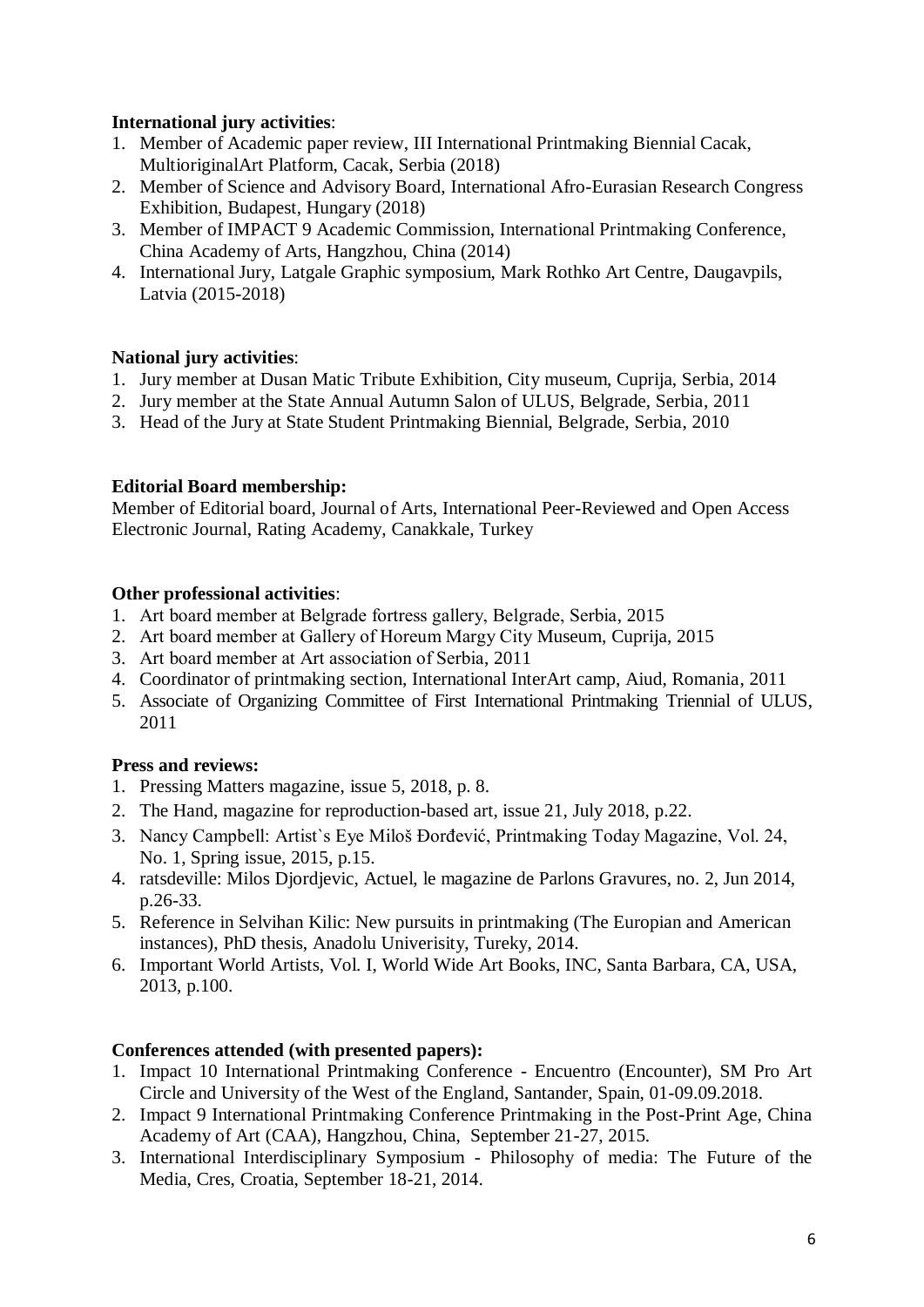- 4. Panel discussions: Printmaking A different kind of intelligence, National Gallery, Belgrade, Serbia, December 17, 2014.
- 5. VII International Conference Language, Literature and Art, Faculty of Philology and Art, University of Kragujevac, Serbia, October 26-27, 2012.

### **Published academic papers about art and art theory:**

- 1. Djordjevic J. & Djordjevic M. (2017). Self portraits of Serbian identity. Book of proceedings; International Conference - Language, Literature and Art, Volume 3, Kragujevac: Faculty of Philology and Art, 347-356.
- 2. Đorđević M. (2015). Dislocation: point of returning departure. Book of Academic papers, Illustrated talks and Themed panels - Impact 9 International Printmaking Conference, Hangzhou: China Academy of Arts, Hangzhou, China, 242-246.
- 3. Đorđević M. (2015). Printmaking 2.0. Book of Academic papers, Illustrated talks and Themed panels - Impact 9 International Printmaking Conference, Hangzhou: China Academy of Arts, Hangzhou, China, 269-274.
- 4. Djordjevic M. (2014). New Media Strategy of Revitalizing or Graphic Arts Relativization. In Media Res, Journal of the Philosophy of Media, Zagreb: Center for Philosophy of Media and Mediological Researches, Vol. 4, Nm. 6, 924-931.
- 5. Djordjevic M. (2014). The effects of technology on human body in contemporary art. Uzdanica - Scientific Journal for Language, Literature, Art and Pedagogy, Jagodina: Faculty of Education in Jagodina, Jun 2014, Year XI, Volume 1, 37-46.
- 6. Djordjevic M. (2013). Deconstruction of Nicolas Bourriaud's Relational aesthetics. Lipar - Journal for Literature, language, Art and Culture, Kragujevac: University of Kragujevac, 2013, Year XIV, Volume 50, 153-163.
- 7. Djordjevic M. (2012). Postproduction Global Art Practice. Book of proceedings, Vol. 3, Kragujevac: Faculty of Philology and Art, 83-89.
- 8. Djordjevic M., Sarvanovic A., Vasic J. & Kesic S. (2013). Modern art and art schools in Serbia. in Misko Suvakovic (ed.): History of Art in Serbia - XX century, Belgrade: Orion art, Book III: Modernism 1878-1941, 675-690.

# **Published academic papers about art pedagogy:**

- 1. Djordjevic M. & Arsenijevic M. (2018). Art in mathematics education. Book of proceedings, Jagodina: Faculty of Education (pending)
- 2. Djordjevic J. & Djordjevic М. (2014). Art education comparative analysis of cultural policies, Uzdanica - Scientific Journal for Language, Literature, Art and Pedagogy, Jagodina: Faculty of Education in Jagodina, Jun 2014, Year XIII, Volume 2, 117-128.
- 3. Djordjevic М. (2014). Complementarity of aesthetics and mathematics teaching. . Book of proceedings, Jagodina: Faculty of Education, 333-340.
- 4. Djordjevic М. (2014). Necessity and Need for Organizing Primary School Art Classes in Art Museums and Galleries. Practice and Theory in Systems of Education, Pedagogical Journal, Vol. 9, No. 3, Budapest: Neveléstudományi Egyesület, 257-265.
- 5. Djordjevic M. (2013). Modern art and art schools in Serbia. in Misko Suvakovic (ed.): History of Art in Serbia - XX century, Belgrade: Orion art, Book III: Modernism 1878- 1941, 675-690.